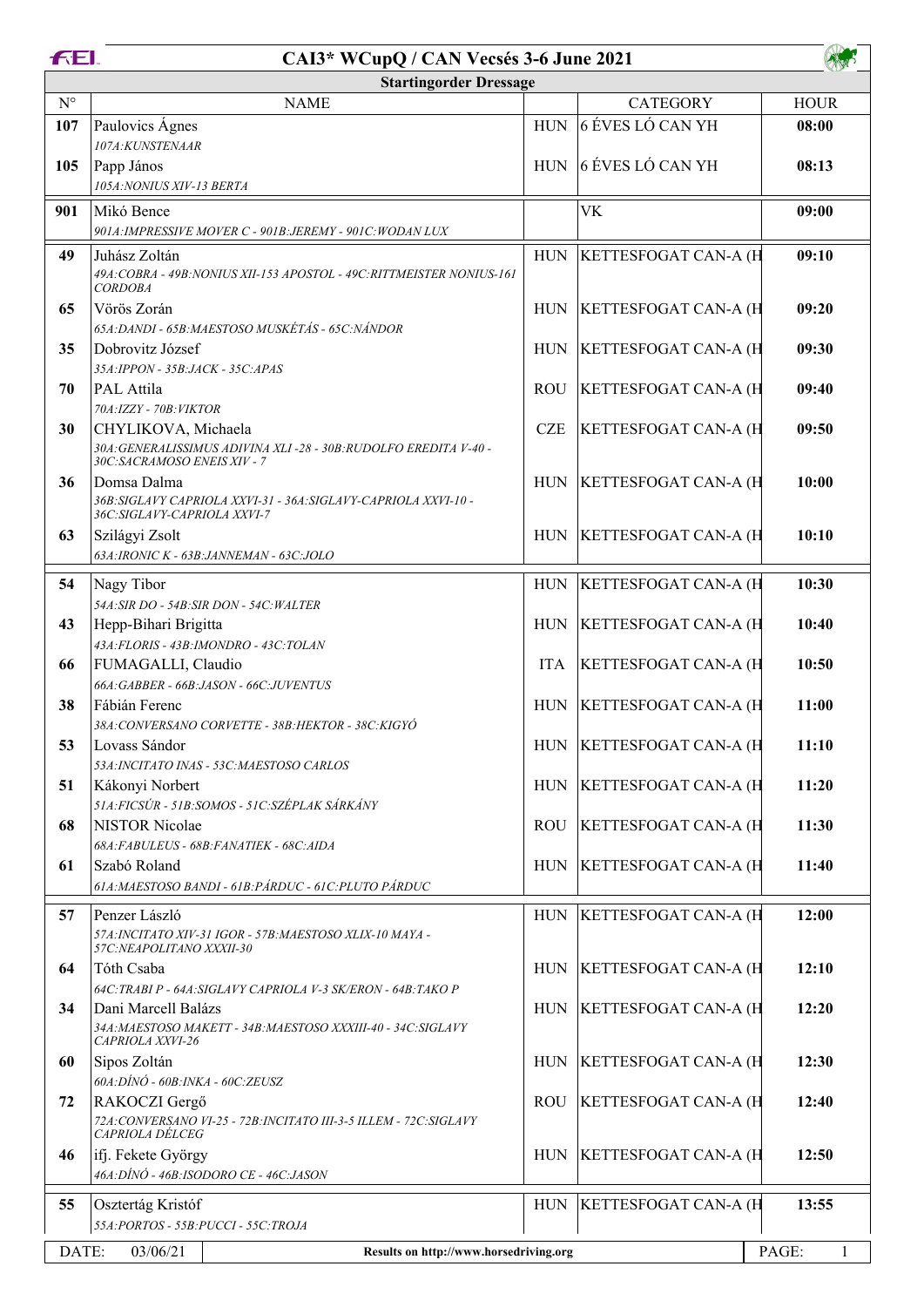|             | <b>FEI.</b><br>CAI3* WCupQ / CAN Vecsés 3-6 June 2021                                 |             |                              |             |
|-------------|---------------------------------------------------------------------------------------|-------------|------------------------------|-------------|
|             | <b>Startingorder Dressage</b>                                                         |             |                              |             |
| $N^{\circ}$ | <b>NAME</b>                                                                           |             | <b>CATEGORY</b>              | <b>HOUR</b> |
| 40          | Farkas László                                                                         | <b>HUN</b>  | KETTESFOGAT CAN-A (H         | 14:05       |
|             | 40A:EDWARD - 40B:ELAN - 40C:KINGSTON VDW                                              |             |                              |             |
| 62          | Szécsi István                                                                         | <b>HUN</b>  | <b>KETTESFOGAT CAN-A (H)</b> | 14:15       |
|             | 62A:FÁRAÓ - 62B:SPURI-M - 62C:STARM-M                                                 |             |                              |             |
| 41          | Gergely János                                                                         | <b>HUN</b>  | <b>KETTESFOGAT CAN-A (H)</b> | 14:25       |
| 67          | 41A: BABA - 41B: CATOKI II - 41C: DARIO ROYAL<br><b>KOVACS</b> Imre                   | <b>ROU</b>  | <b>KETTESFOGAT CAN-A (H</b>  | 14:35       |
|             | 67A: SIGLAVY BAGDADY IZSAK P - 67B: KOHEILAN XIII-50 FADD P -                         |             |                              |             |
|             | 67C: KOHEILAN XIII-20 FULOP P - 67VK: SIGLAVY BAGDADY MARUK P                         |             |                              |             |
| 73          | VARGA Roland                                                                          | <b>ROU</b>  | KETTESFOGAT CAN-A (H         | 14:45       |
|             | 73A: NEAOPILATON XXXI-45 - 73B: NEAPOLITANO XXXI-139 -<br>73C: NEAPOLITANO XXXI-42    |             |                              |             |
| 42          | Gubacsi Gergő                                                                         | <b>HUN</b>  | KETTESFOGAT CAN-A (H         | 14:55       |
|             | 42A:FAVORY SUMMÁS - 42B:SIGLAVY FELLEG - 42C:VÉNUSZ                                   |             |                              |             |
|             |                                                                                       |             |                              |             |
| 48          | ifj. Veszelszki Gábor                                                                 | <b>HUN</b>  | KETTESFOGAT CAN-A (H         | 15:15       |
| 37          | 48A: CSILLAG - 48B: SIGLAVY CAPRIOLA SZILAJ<br>Dr. Tóth Andrea                        | <b>HUN</b>  | <b>KETTESFOGAT CAN-A (H</b>  | 15:25       |
|             | 37A:BONUS - 37B:MAESTOSO GAETANA X - 37C:RICARDO                                      |             |                              |             |
| 56          | Pap Albert                                                                            | <b>HUN</b>  | <b>KETTESFOGAT CAN-A (H</b>  | 15:35       |
|             | 56A: MAESTOSO RUBIN - 56B: ROYAL - 56C: SALVADOR                                      |             |                              |             |
| 47          | Ifj. Simon József                                                                     | <b>HUN</b>  | <b>KETTESFOGAT CAN-A (H</b>  | 15:45       |
|             | 47A:KONCERT - 47B:SIGLAVY CAPRIOLA V-2 SK/DORINA - 47C:SZONJA                         |             |                              |             |
| 69          | PAL Attila                                                                            | <b>ROU</b>  | <b>KETTESFOGAT CAN-A (H</b>  | 15:55       |
|             | 69A: PLUTO PLUTO - 69B: TITAN                                                         |             |                              |             |
| 32          | Császár Ákos                                                                          | <b>HUN</b>  | <b>KETTESFOGAT CAN-A (H</b>  | 16:05       |
|             | 32A:LENKE - 32B:MÓZES - 32C:VÉNUSZ                                                    |             |                              |             |
| 52          | Kovács Szabolcs Tamás<br>52A:NONIUS X-52 VIHAR - 52B:NONIUS X-65 VADVIRÁG - 52C:VÁRDA | <b>HUN</b>  | <b>KETTESFOGAT CAN-A (H</b>  | 16:15       |
|             |                                                                                       |             |                              |             |
| 45          | Ifj. Dobrovitz József                                                                 | <b>HUN</b>  | KETTESFOGAT CAN-A (H         | 16:35       |
|             | 45A:DJ - 45B:DUCK - 45C:EROS H                                                        |             |                              |             |
| 59          | Sánta István<br>59A: JASMIN 3 - 59B: MAESTOSO FRANKÓ - 59C: SIGLAVY CAPRIOLA DOBOS    |             | HUN   KETTESFOGAT CAN-A (H   | 16:45       |
| 50          | Juhász Zoltán                                                                         | <b>HUN</b>  | <b>KETTESFOGAT CAN-A (H</b>  | 16:55       |
|             | 50A:ÁLNOK - 50B:ÁTOK                                                                  |             |                              |             |
| 44          | Hölle Martin                                                                          | <b>HUN</b>  | KETTESFOGAT CAN-A (H         | 17:05       |
|             | 44A: CHERON - 44B: DIOR - 44C: EPPIE                                                  |             |                              |             |
| 39          | Farkas József                                                                         | <b>HUN</b>  | <b>KETTESFOGAT CAN-A (H</b>  | 17:15       |
|             | 39A:DANCER-W - 39B:DIAMANT - 39C:FAVORY XXXI-45-2-1 FACAN                             |             |                              |             |
| 31          | NOVAK, Petr                                                                           | <b>CZE</b>  | KETTESFOGAT CAN-A (H         | 17:25       |
|             | 31C: MONTADA - 34 - 31B: MONZA - 5 - 31A: BERTA (GSS XL)                              |             |                              |             |
| 900         | Gasparik András                                                                       |             | <b>VK</b>                    | 17:35       |
|             | 900A: CONVERSANO XV-8 SK - 900B: CONVERSANO XV-9 SK                                   |             |                              |             |
| 104         | Paulovics Agnes                                                                       | <b>HUN</b>  | 5 ÉVES LÓ CAN YH             | 18:10       |
|             | 104A:DANCING BOLERO DB                                                                |             |                              |             |
| 100         | Papp János                                                                            | <b>HUN</b>  | 5 ÉVES LÓ CAN YH             | 18:23       |
|             | 100A:NONIUS XIV-25 CSANÁD                                                             |             | 5 ÉVES LÓ CAN YH             |             |
| 102         | Moldován András<br>102A:L PEDRO VAN HOEVE UTRECHT                                     | <b>HUN</b>  |                              | 18:36       |
| 101         | Görög Gábor                                                                           | <b>HUN</b>  | 5 ÉVES LÓ CAN YH             | 18:49       |
|             | 101A: GIDRAN-36 BORÓKA                                                                |             |                              |             |
|             |                                                                                       |             |                              |             |
| 99          | Papp János                                                                            | ${\rm HUN}$ | 5 ÉVES LÓ CAN YH             | 19:15       |

## *902A:GERTRÚD* DATE: 03/06/21 **Results on http://www.horsedriving.org** PAGE: 2

**902** Paulovics Ágnes **19:28** 

*99A:NONIUS IV-126 CINKE*

-4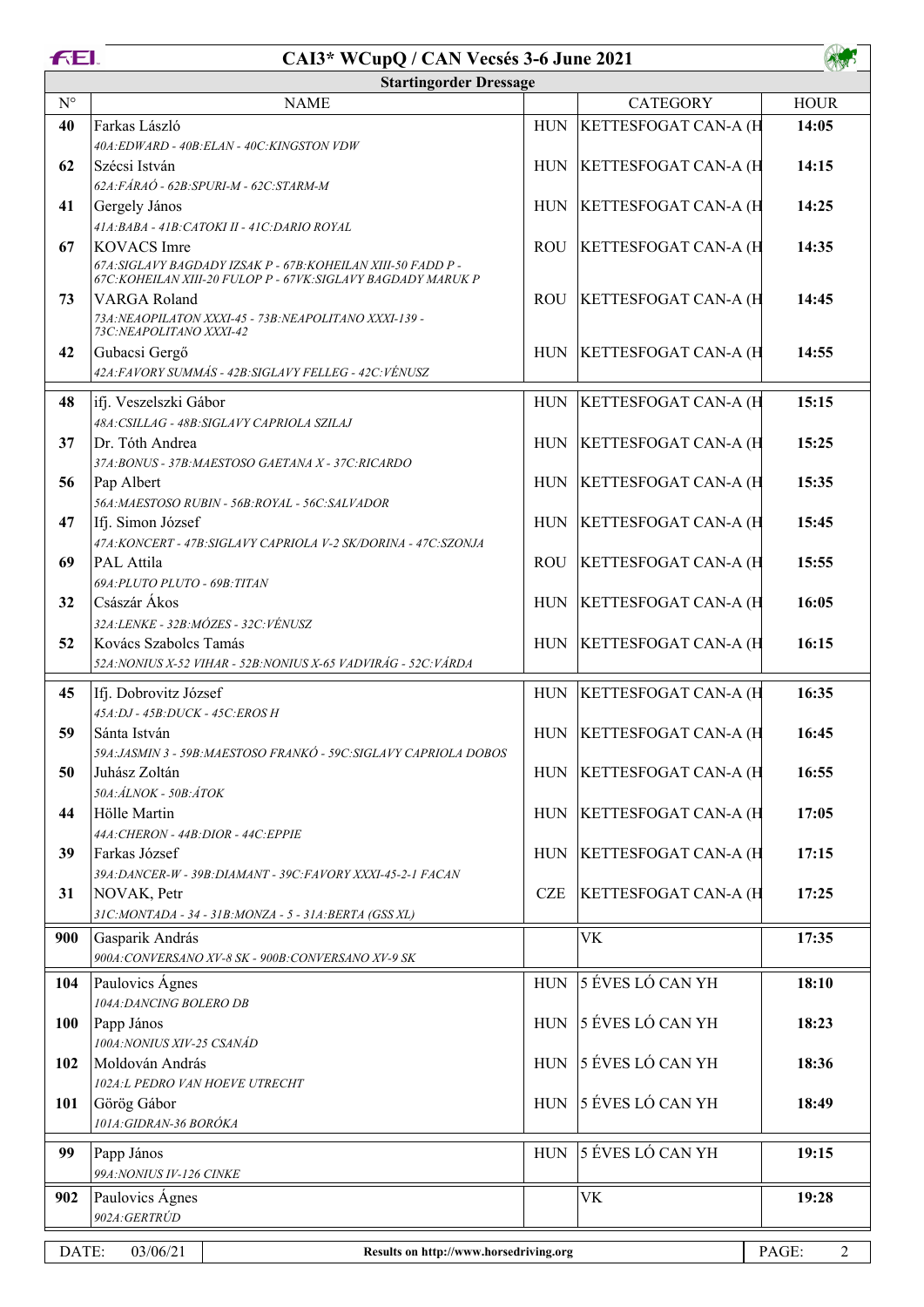| <b>FEL</b>                                                                                   | CAI3* WCupQ / CAN Vecsés 3-6 June 2021 |  |                 |             |  |
|----------------------------------------------------------------------------------------------|----------------------------------------|--|-----------------|-------------|--|
|                                                                                              | <b>Startingorder Dressage</b>          |  |                 |             |  |
| $N^{\circ}$                                                                                  | <b>NAME</b>                            |  | <b>CATEGORY</b> | <b>HOUR</b> |  |
| ©Driving Program by Philippe Liénart (BEL) - driving@horsedriving.be Scorer : Daniel Horvath |                                        |  |                 |             |  |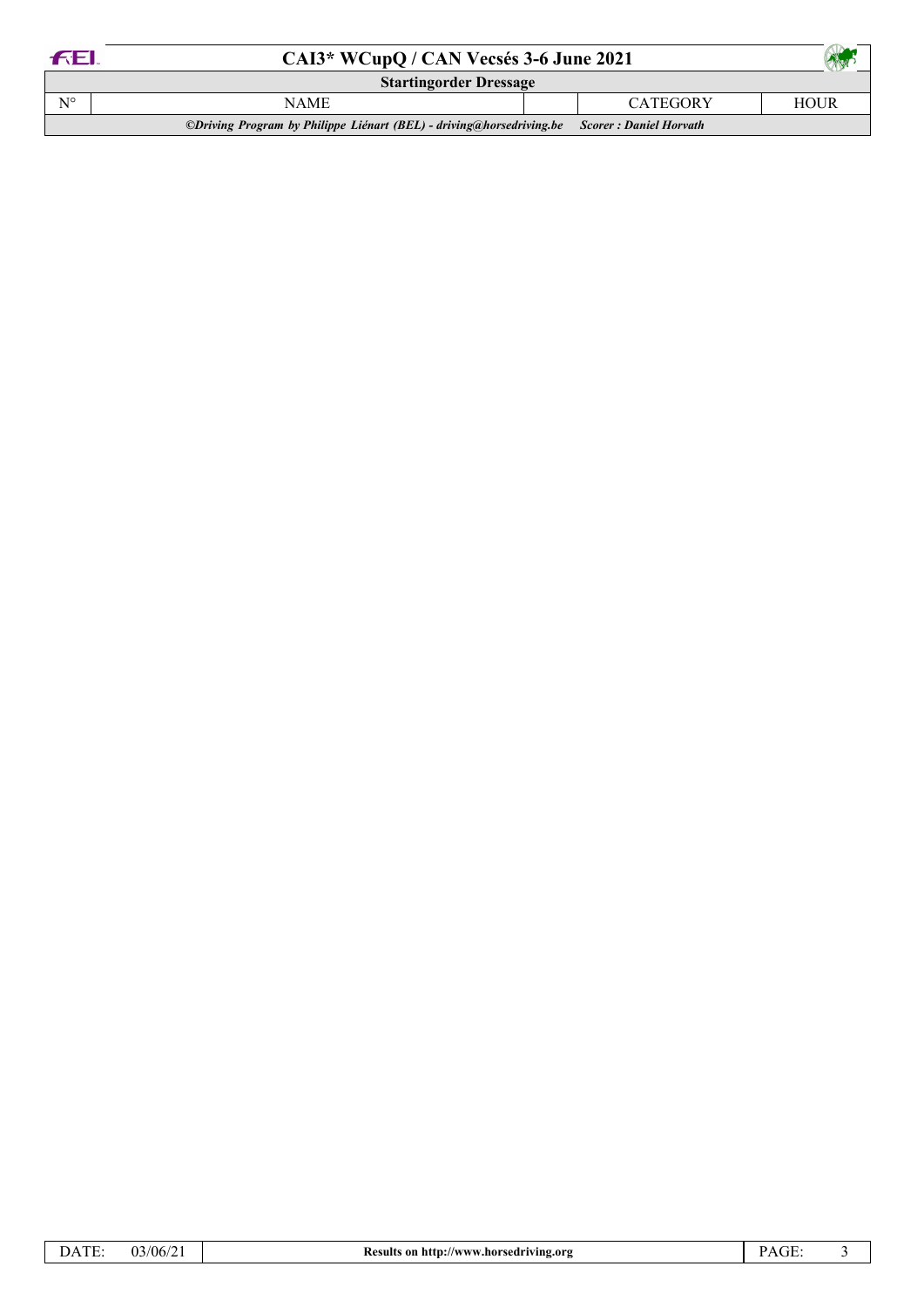| <b>FEI.</b> | CAI3* WCupQ / CAN Vecsés 3-6 June 2021                                                 |            |                             |             |  |  |
|-------------|----------------------------------------------------------------------------------------|------------|-----------------------------|-------------|--|--|
|             | <b>Startingorder Dressage</b>                                                          |            |                             |             |  |  |
| $N^{\circ}$ | <b>NAME</b>                                                                            |            | <b>CATEGORY</b>             | <b>HOUR</b> |  |  |
| 85          | Jámbor Blanka Ágnes                                                                    | <b>HUN</b> | <b>GYERMEK P1</b>           | 08:00       |  |  |
|             | 85A: BENIAMIN                                                                          |            |                             |             |  |  |
| 88          | Varga Gábor Márk                                                                       | <b>HUN</b> | <b>GYERMEK P1</b>           | 08:10       |  |  |
|             | 88A: PALKÓ (PÓNI)                                                                      |            |                             |             |  |  |
| 90          | Nagy Vanessza<br>90A:FANNI (PÓNI)                                                      | <b>HUN</b> | <b>GYERMEK P1</b>           | 08:20       |  |  |
| 87          | Juhász Bertold                                                                         | <b>HUN</b> | <b>GYERMEK P1</b>           | 08:30       |  |  |
|             | 87A:EURO (PÓNI)                                                                        |            |                             |             |  |  |
| 89          | Majthényi Panna                                                                        | <b>HUN</b> | <b>GYERMEK P1</b>           | 08:40       |  |  |
|             | 89A: HENCHMAN'S BERRY (PÓNI)                                                           |            |                             |             |  |  |
| 86          | Jámbor Blanka Ágnes                                                                    | <b>HUN</b> | <b>GYERMEK P1</b>           | 08:50       |  |  |
|             | 86A:TOPPER                                                                             |            |                             |             |  |  |
| 79          | Pál István Zoltán                                                                      | <b>HUN</b> | <b>EGYESFOGAT CAN-A (H1</b> | 09:10       |  |  |
|             | 79A:JOHNNY                                                                             |            |                             |             |  |  |
| 78          | Mráz László András                                                                     | HUN        | EGYESFOGAT CAN-A (H1        | 09:20       |  |  |
| 75          | 78A:DOMINÓ<br>D'Ess Gábor                                                              |            |                             | 09:30       |  |  |
|             | 75A:BOB HERCEG OZÉ                                                                     | HUN        | EGYESFOGAT CAN-A (H1        |             |  |  |
| 76          | Kun Andrea                                                                             | HUN        | EGYESFOGAT CAN-A (H1        | 09:40       |  |  |
|             | 76A:FIRMINUS                                                                           |            |                             |             |  |  |
| 77          | Meskóné Orosz Mária                                                                    |            | HUN EGYESFOGAT CAN-A (H1    | 09:50       |  |  |
|             | 77A: VÁNDOR                                                                            |            |                             |             |  |  |
| 80          | Pál István Zoltán                                                                      | HUN        | EGYESFOGAT CAN-A (H1        | 10:00       |  |  |
|             | 80A:LEGENDA                                                                            |            |                             |             |  |  |
| 94          | Saru Dániel                                                                            | <b>HUN</b> | <b>JUNIOR P2</b>            | 10:20       |  |  |
|             | 94A: BENDEGÚZ - 94B: DÉMON (PÓNI)                                                      |            |                             |             |  |  |
| 92          | Kovács Bence<br>92A: KEVIN (PÓNI) - 92B: SZIKRA (PÓNI)                                 | <b>HUN</b> | <b>JUNIOR P2</b>            | 10:30       |  |  |
| 93          | Juhász Péter                                                                           | <b>HUN</b> | <b>JUNIOR P2</b>            | 10:40       |  |  |
|             | 93A: HERCEG (PÓNI) - 93B: TURBÓ (PÓNI) - 93C: ZSOLDOS (PÓNI)                           |            |                             |             |  |  |
| 81          | Aszódi Richárd                                                                         |            | HUN   PONY PAIR 3*          | 10:50       |  |  |
|             | 81A: MAURITS - 81B: PETI                                                               |            |                             |             |  |  |
| 83          | Roosileht Pille-Riin                                                                   | <b>EST</b> | <b>PONY PAIR 3*</b>         | 11:00       |  |  |
|             | 83A: ABBEYFIELD THE GLADIATOR - 83B: TOPPER - 83C: VEZER                               |            |                             |             |  |  |
| 82          | Jámbor Vilmos                                                                          |            | HUN PONY PAIR 3*            | 11:10       |  |  |
|             | 82A: FOREPARK SANTOS - 82B: LUDDINGTON ONE FOR ALL                                     |            |                             |             |  |  |
| 95          | Vajda Pálné                                                                            | <b>HUN</b> | <b>EGYESFOGAT CAN-PARA</b>  | 11:50       |  |  |
|             | 95A: VIVALDO                                                                           |            |                             |             |  |  |
| 96          | Posta Dávid                                                                            | <b>HUN</b> | <b>EGYESFOGAT CAN-B (H</b>  | 12:00       |  |  |
|             | 96A:FAVORY FÓRUM                                                                       |            |                             |             |  |  |
| 97          | Velkei József<br>97A:BOGAR - 97B:KIVI - 97C:NEAPOLITANO KONOK - 97D:SIMI -             | <b>HUN</b> | HORSE FOUR-IN-HAND 2        | 12:10       |  |  |
|             | 97E:SOLYOM                                                                             |            |                             |             |  |  |
| 98          | Vida József                                                                            |            | HUN  HORSE FOUR-IN-HAND 2   | 12:21       |  |  |
|             | 98A: CHEEROKEE - 98B: JORIS - 98C: KESELY - 98D: MATKA - 98VK: RIO -<br>98E:TORINO     |            |                             |             |  |  |
| 17          | SZABÓ Lajos                                                                            | <b>HUN</b> | HORSE FOUR-IN-HAND 3        | 12:32       |  |  |
|             | 17E: MAESTOSO MARTON - 17D: GONCOL - 17C: FAVORY FURFANG -                             |            |                             |             |  |  |
|             | 17B:FAVORY FENOMEN - 17A:CONVERSANO CONGO                                              |            |                             |             |  |  |
| 8           | DOBROVITZ József                                                                       | <b>HUN</b> | <b>HORSE FOUR-IN-HAND 3</b> | 12:43       |  |  |
|             | 8D; JAPIE - 8A; BANDIDOS - 8C; INGMAR VB - 8B; INDIAAN - 8E; SZIKRA                    |            |                             |             |  |  |
| 5           | NESVACIL JR Jiri<br>5G:RUDOLFO PASTORELLA VI - 4 - 5D:GENERALISSIMUS RUANA XLII - 21 - | <b>CZE</b> | <b>HORSE FOUR-IN-HAND 3</b> | 12:54       |  |  |
|             | 5H: SACRAMOSO AVERSA XI - 5 - 5F: RUDOLFO ECRASITA II - 34 -                           |            |                             |             |  |  |
|             | 5C: GENERALISSIMUS RONCHA XLIV - 1                                                     |            |                             |             |  |  |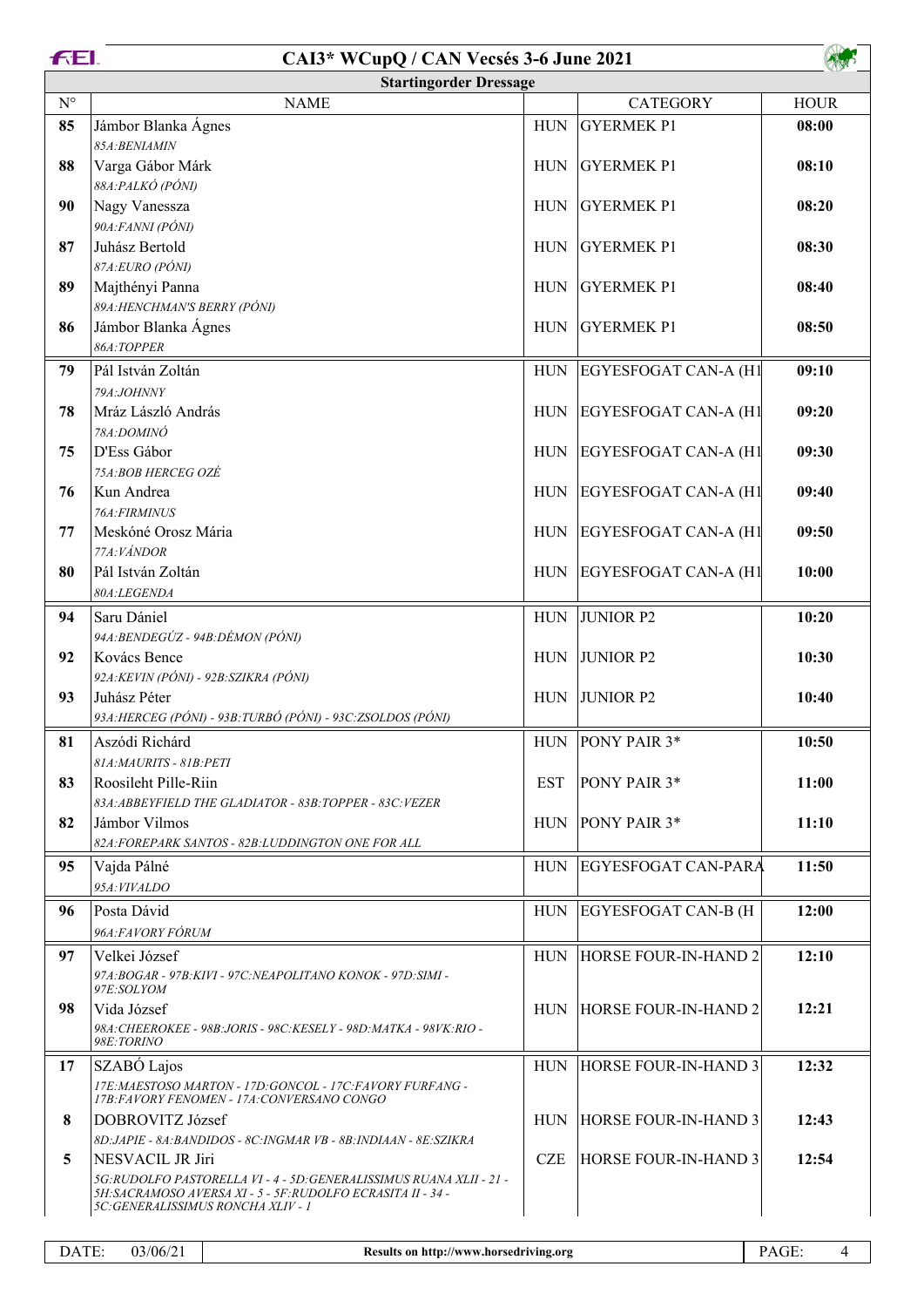## **CAI3\* WCupQ / CAN Vecsés 3-6 June 2021**

| <b>FEL</b>     | CAI3* WCupQ / CAN Vecsés 3-6 June 2021                                                                                            |            |                             |             |  |
|----------------|-----------------------------------------------------------------------------------------------------------------------------------|------------|-----------------------------|-------------|--|
|                | <b>Startingorder Dressage</b>                                                                                                     |            |                             |             |  |
| $N^{\circ}$    | <b>NAME</b>                                                                                                                       |            | <b>CATEGORY</b>             | <b>HOUR</b> |  |
| 16             | SCHEIK József Jr.                                                                                                                 | <b>HUN</b> | <b>HORSE FOUR-IN-HAND 3</b> | 13:05       |  |
|                | 16A: HOLLANDS NEXT TOP TUIGER G.W. - 16E: ZAFIR - 16B: MAYKI -<br>16D:ZEUSZ - 16C:PEDRO                                           |            |                             |             |  |
|                |                                                                                                                                   |            |                             |             |  |
| 4              | <b>NESVACIL Radek</b><br>4A;DANTANO - 4B;ERTHAL - 4D;MAXIMUS 123 - 4E;PRINZ ARGENTINUS -                                          | <b>CZE</b> | <b>HORSE FOUR-IN-HAND 3</b> | 14:15       |  |
|                | <i><b>4C:GENERALE ISCANA II 5</b></i>                                                                                             |            |                             |             |  |
| 21             | VÉN János                                                                                                                         | <b>HUN</b> | <b>HORSE FOUR-IN-HAND 3</b> | 14:26       |  |
|                | 21E: THE BART FURIOSO II-93 - 21A: FURIOSO XXXVI-102 INKA - 21C: THE<br>BART FURIOSO II-103 - 21D: THE BART FURIOSO II-107 INDULO |            |                             |             |  |
| 20             | VÁCZI István                                                                                                                      |            | HUN HORSE FOUR-IN-HAND 3    | 14:37       |  |
|                | 20A:INCITATO XIV-52 - 20B:MAESTOSO XXXIV-7 - 20E:SIGLAVY CAPRIOLA                                                                 |            |                             |             |  |
|                | XVI-5 - 20C:NEAPOLITANO XXVII-10 - 20D:NEAPOLITANO XXVII-14                                                                       |            |                             |             |  |
| 14             | LÁZÁR Zoltán<br>14VK3: OPERA - 14VK2: ALI DEVERCHI - 14VK1: SPOTLIGHT - 14C: HOLLAND -                                            | <b>HUN</b> | <b>HORSE FOUR-IN-HAND 3</b> | 14:48       |  |
|                | 14A:DANTE - 14D:SUMAK - 14B:DUTCHMAN 37 - 14E:ZIZO                                                                                |            |                             |             |  |
| 3              | SCHLÖGELHOFER Christian                                                                                                           | AUT        | <b>HORSE FOUR-IN-HAND 3</b> | 14:59       |  |
|                | 3A: CIPO - 3B: DOXA - 3E: TULIP - 3C: MAESTOSO MARSALL - 3D: MAESTOSO<br><b>SZILVESZTER</b>                                       |            |                             |             |  |
| 10             | GALBÁCS Ferenc                                                                                                                    | <b>HUN</b> | <b>HORSE FOUR-IN-HAND 3</b> | 15:10       |  |
|                | 10E: VILI - 10D: GHOST - 10C: ELVIRA - 10B: DIADEM - 10A: ANDLERS STORM                                                           |            |                             |             |  |
| 9              | DOBROVITZ József Jr.                                                                                                              | <b>HUN</b> | <b>HORSE FOUR-IN-HAND 3</b> | 15:21       |  |
|                | 9D:FAVORY XXXVII-15 - 9B:CONVERSANO KAMARAS - 9A:BARO - 9E:ORBIT -<br>9C: INCITATO III-3-4                                        |            |                             |             |  |
| 24             | CHARDON Ijsbrand                                                                                                                  | <b>NED</b> | <b>HORSE FOUR-IN-HAND 3</b> | 15:32       |  |
|                | 24A;BALERO - 24B;EDDY - 24C;ENRICO - 24D;FAVORY FANTOM - 24E;IDOOL                                                                |            |                             |             |  |
|                | N                                                                                                                                 |            |                             |             |  |
| 1              | <b>BINDER Wolfgang</b>                                                                                                            | AUT        | HORSE FOUR-IN-HAND 3        | 15:55       |  |
|                | 1B:FERRERO 2 - IE:REINZAUBER - 1A:FEINER TANZ - IC:GENTELINI -<br><b>ID:GUTENBERG</b>                                             |            |                             |             |  |
| 11             | GALBÁCS Ferenc Jr.                                                                                                                | <b>HUN</b> | <b>HORSE FOUR-IN-HAND 3</b> | 16:06       |  |
|                | 11A: CONVERSANO XXVI-23 - 11B: INCITATO XV-28 - 11C: PLUTO XXXIII-19 -                                                            |            |                             |             |  |
| 13             | 11D:TULIPAN VIII-15 - 11E:TULIPAN VIII-22<br>KOZÁRI József                                                                        | <b>HUN</b> | <b>HORSE FOUR-IN-HAND 3</b> | 16:17       |  |
|                | 13D: SUNNY - 13E: UDO - 13B: FURST REKORD - 13A: DONNERHALL JR. -                                                                 |            |                             |             |  |
|                | 13C:KORZO                                                                                                                         |            |                             |             |  |
| 15             | PAPP János                                                                                                                        |            | HUN HORSE FOUR-IN-HAND 3    | 16:28       |  |
|                | 15C:NONIUS XIII-9 ADEL - 15E:NONIUS XIV-5 AJANDEK - 15A:NONIUS-10<br>ZSINAT - 15B:NONIUS-20 ZEMPLEN - 15D:NONIUS XIV-1 APORKA     |            |                             |             |  |
| 18             | SZABÓ Pál                                                                                                                         | <b>HUN</b> | <b>HORSE FOUR-IN-HAND 3</b> | 16:39       |  |
|                | 18D KARAK - 18B DESPOT THC - 18C DURCAS - 18E STEVI BOY -<br>18A:APOLLO                                                           |            |                             |             |  |
| 12             | <b>JUHASZ László</b>                                                                                                              |            | HUN HORSE FOUR-IN-HAND 3    | 16:50       |  |
|                | 12D: HARCOS - 12B: FAVORY FABULA - 12C: FICKO - 12E: NEAPOLITANO                                                                  |            |                             |             |  |
|                | NIMROD - 12A:CONVERSANO BAJNOK<br><b>BRAUCHLE Michael</b>                                                                         |            | <b>HORSE FOUR-IN-HAND 3</b> |             |  |
| 6              | 6A: CAROLA 83 - 6C: DON 591 - 6B: DJAMILO 6 - 6E: SENDI 11 -                                                                      | GER        |                             | 17:01       |  |
|                | <i><b>6D: QUIDDITCH S</b></i>                                                                                                     |            |                             |             |  |
| $\overline{7}$ | <b>HARM</b> Mareike                                                                                                               | <b>GER</b> | <b>HORSE FOUR-IN-HAND 3</b> | 17:25       |  |
|                | 7C:LUXUS BOY - 7D:QUEBEC SAUTREUIL - 7H:ZAZOU 30 - 7E:RACCIANO -                                                                  |            |                             |             |  |
| 22             | 7B:G - 7VK:SUNFIRE<br>VIDA József                                                                                                 | <b>HUN</b> | <b>HORSE FOUR-IN-HAND 3</b> | 17:36       |  |
|                | 22A: CASSINI - 22D:LATOR - 22E:WALTSTAR - 22B:HILDO - 22C:KUNSTENAAR                                                              |            |                             |             |  |
| 25             | <b>BABO</b> Kalman                                                                                                                | ROU-       | <b>HORSE FOUR-IN-HAND 3</b> | 17:47       |  |
|                | 25E:THE BART FURIOSO II-100 - 25D:RINGO - 25A:CEZAR - 25B:DAKAR -                                                                 |            |                             |             |  |
| 23             | <i><b>25C:SEAPETECE ERS</b></i><br><b>CHARDON Bram</b>                                                                            | <b>NED</b> | <b>HORSE FOUR-IN-HAND 3</b> | 17:58       |  |
|                | 23E:RODERICK CV - 23A:FLORIANO - 23B:FREDDY - 23C:GENERAAL -                                                                      |            |                             |             |  |
|                | 23D:JAMES BOND                                                                                                                    |            |                             |             |  |
| 19             | SZAKÁCS Róbert                                                                                                                    |            | HUN HORSE FOUR-IN-HAND 3    | 18:09       |  |
|                | 19D: OKI P - 19E: OKTAVIA P - 19B: CONVERSANO SZELLO -<br>19A: CONVERSANO CARMEN - 19C: GRETCHEN P                                |            |                             |             |  |
|                |                                                                                                                                   |            |                             |             |  |